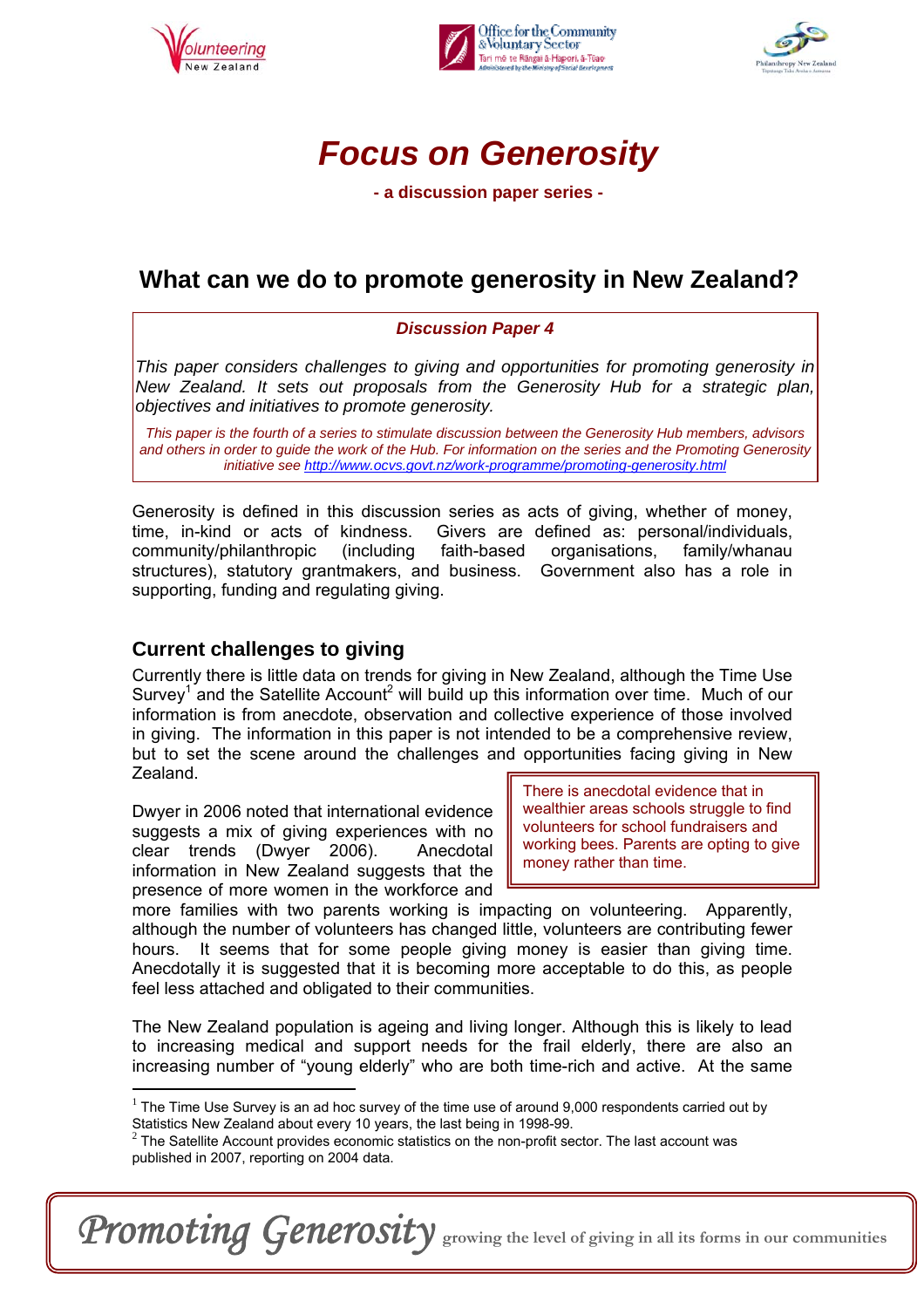time as more elderly people are free to give of their time and resources, there will be an increasing need for support for the ageing population.

The current recession may impact on the ability of all sectors to donate or fund charitable initiatives. In the philanthropic sector, the majority of trusts and foundations have seen their grantmaking affected by a loss of income from their investments. In February 2009 Philanthropy New Zealand and the Funding Information Service surveyed 210 non-government funders on the impact of the current economic situation on the investment climate for Trusts and Foundations in New Zealand. The snapshot gave no firm conclusions about the impact of the recession on philanthropic giving, but many funders were optimistic about future grantmaking. While seeing a need to review their grantmaking guidelines and investment strategies, the majority intended to continue grantmaking at the same levels or the same number of grants at a lower value.

Sharpe in 2002 research on American philanthropy suggests that during times of economic distress, individual monetary giving does continue, but in different forms, primarily as bequests (Sharpe 2002). Recent anecdotes and media reports suggest that many people are still giving and often more, despite the recession. For instance it was reported by TVNZ in May 2009 that more than \$708,000 was donated to the Salvation Army street appeal compared to \$633,000 collected last year (TVNZ 2009). However, the same report also notes a steep rise in the number of families needing help, suggesting that increases in giving may be matched by increasing need.

Volunteering New Zealand has started to survey nonprofit organisations about the impact of the recession on volunteering (VNZ 2009). In the first results in March 2009, around 45% of respondents expressed an increased need for volunteers and around 28% noted an increase in numbers wishing to volunteer. Further and more comprehensive surveys will assist in building a picture of how the recession is impacting on volunteering and monetary giving.

### **Opportunities to promote giving**

In times of economic uncertainty the role of giving becomes even more important to support those disadvantaged by loss of income and employment. Research shows us that giving contributes to community cohesiveness, to the national economy and is inclusive of individuals and organisations from all sectors of society (Discussion paper 3). The act of giving is not only a means to help others but an opportunity for givers to support one another and their communities in times of stress.

The Generosity Hub's mission is *to grow the level of giving in all its forms amongst all peoples in our communities by connecting, influencing, cultivating and inspiring New Zealanders' giving in all aspects of their lives.* The following section considers the opportunities to promote giving that these objectives provide.

#### **Influencing giving**

In order to influence we need to understand what helps and hinders us in building generosity. There is little knowledge of how the general public in New Zealand perceives giving; for example, do people generally associate this term with monetary donations? Many people give time and in kind, but do not regard themselves as volunteers. The Anglo-Saxon concept of generosity may not be inclusive of the ways in which other cultures give. The Volunteering New Zealand website illustrates this in its list of the diverse ways in which different races regard volunteering (VNZ 2009). For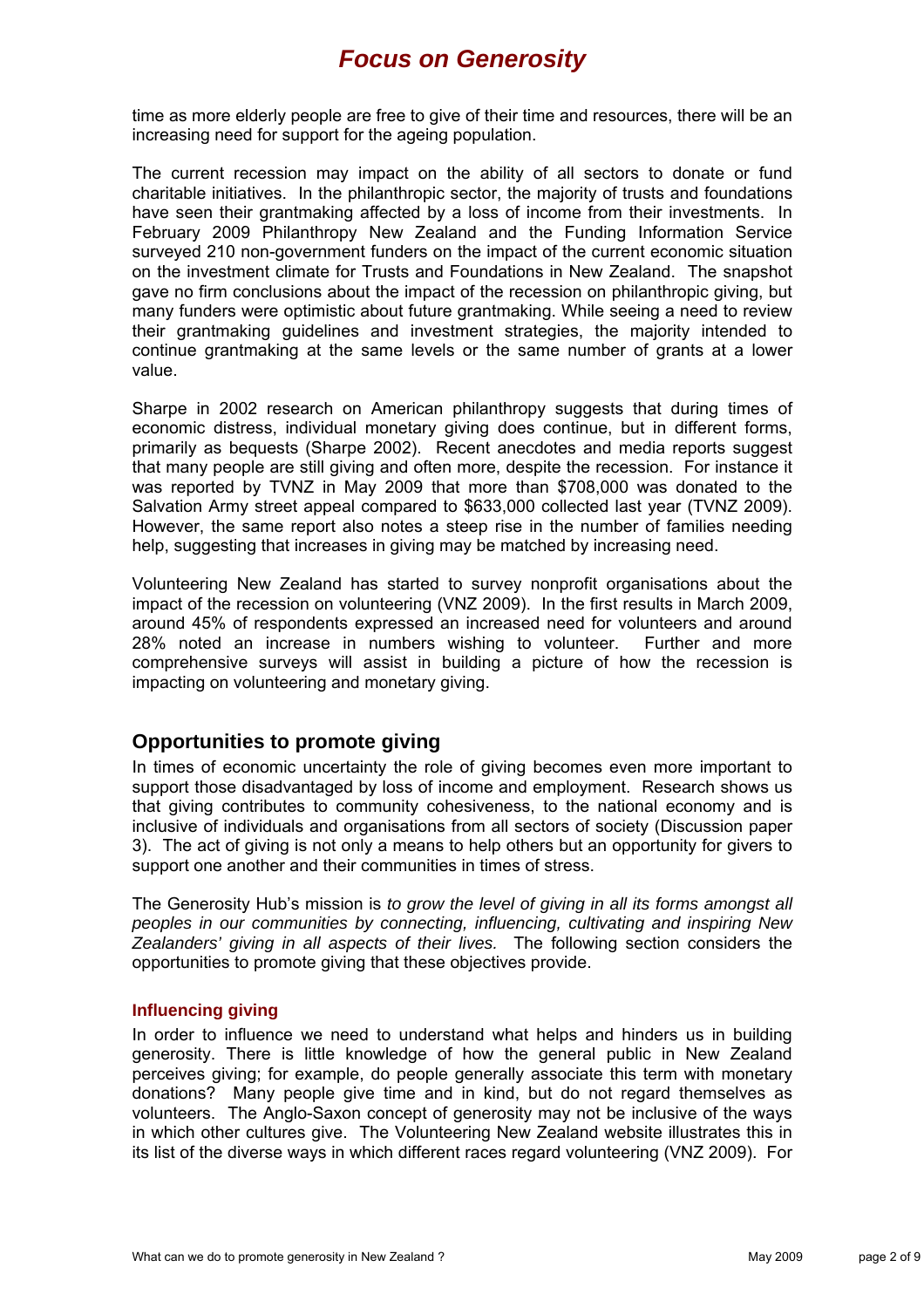many potential givers, particularly the young, current terminology for giving may be outdated and irrelevant.

The term volunteer is particularly inappropriate for giving in a Maori or Pacific context and for some ethnic cultures (OCVS 2007). The Mahi Aroha research in 2007 on Maori perspectives on volunteering shows that Maori "do not consider the unpaid activity they perform in the context of cultural obligation, duty, reciprocity and collective benefit as volunteering" (OCVS 2007). Research participants suggested the term "mahi aroha" to describe this concept. Pacific peoples similarly regard volunteering as part of working for the mutual benefit of the group or community.

People who give as part of a cultural sense of duty (or obligation), or people who give in kind or perform acts of generosity may not recognise or acknowledge their own giving. While substantial philanthropic donations may attract significant attention, smaller scale acts of giving are often unnoticed and unacknowledged by the community. Yet research by the University of Auckland in 2008 shows that people view community participation and humanitarian attitudes (often drivers of giving) as the strongest characteristics of good citizenship (University of Auckland 2008).

#### **Connecting to promote giving**

Organisations and individuals involved in giving represent all sections of society and are diverse in their interests and motivations. Where these diverse groups are able to connect and work together, greater outcomes can be achieved.

In the Wellington region Volunteer Wellington finds voluntary roles for people who come to them via Work and Income. In 2008-2009 Volunteer Wellington assisted 170 people registered with Work and Income, placing around half in volunteer roles, 13 going on to education/training, 8 to part time work and 15 to full time work.

Dwyer in 2006 suggests that traditional social structures are changing and traditional communities are weakening as individuals shift to membership of kin-based, workbased, socially-based and even virtual communities (Dwyer 2006). Connecting with others can be difficult for some, particularly for the elderly, who do not have access through employment or social contacts to these communities. Giving in-kind, of time or acts of kindness, as well as money, is one way of enabling the elderly and others to participate in society and in doing so to increase their wellbeing and contribution to the community.

#### **Inspiring people to give**

There are many individuals as well as established, successful and effective organisations in New Zealand, that inspire people to give by their leadership and actions. Innovative approaches to giving in New Zealand and overseas provide direction and inspiration to trial new ways to attract givers. A time of economic uncertainty may prove the inspiration for non-financial giving, such as time, in kind and acts of kindness.

Role models are not always celebrated or supported. Celebrating giving and promoting the value of giving as an economic and social benefit, as well as the "feel good" factor, can inspire others to give. Education and opportunities for learning about giving can inspire others. Finding ways to link learning to everyday activities and building on social networks, such as in the family,

Many New Zealanders show leadership in giving through personal commitment. In the sports sector Michael Campbell, Melissa Moon, Tana Umaga, and Piri Weepu are examples of sports stars freely giving their time and expertise to mentor and support others.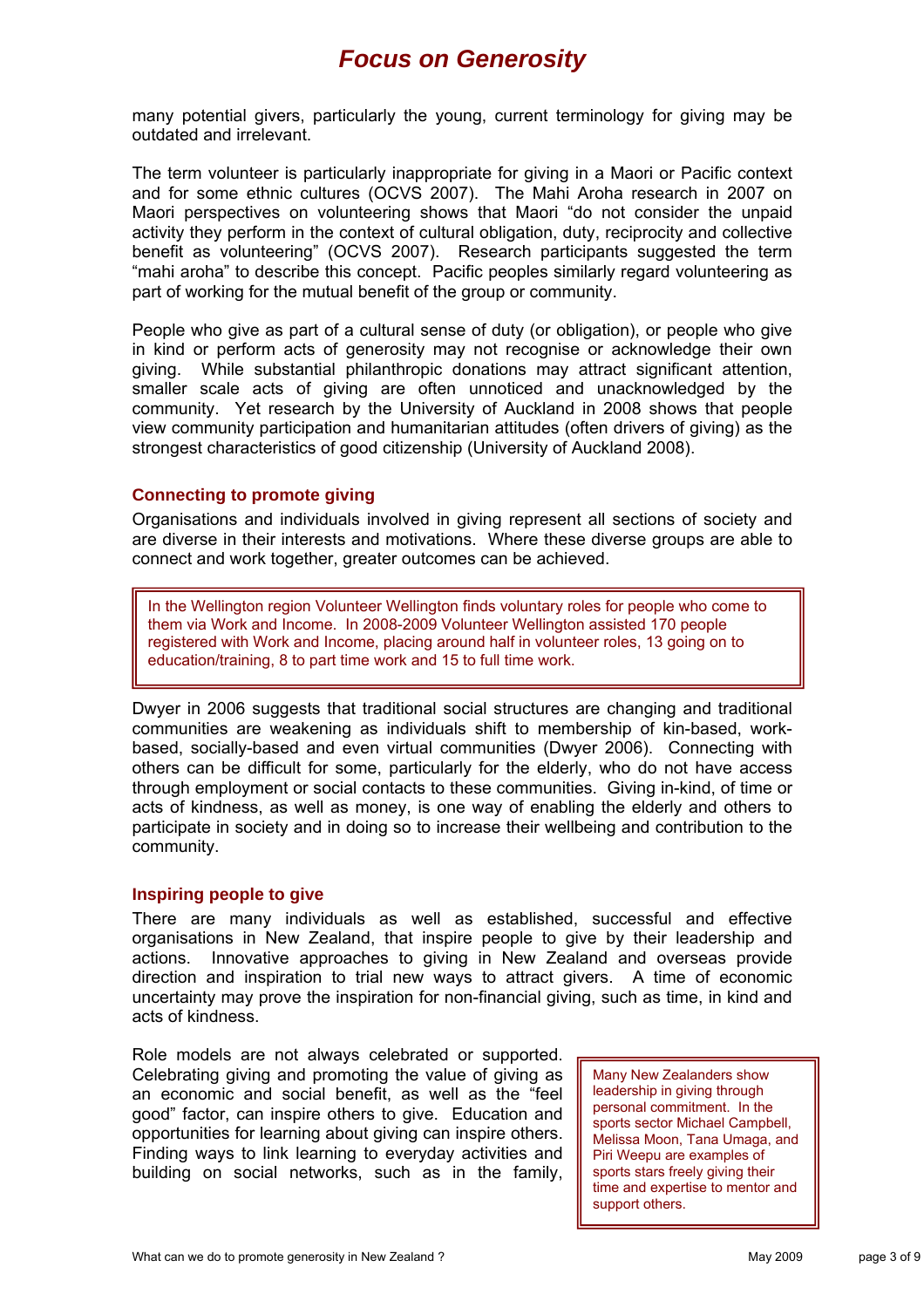school, the sports field or social networking websites, provides an opportunity to reinforce giving as part of everyday life.

#### **Cultivating giving**

Discussion paper 3 discussed some of the methods and motivations for giving. There is little research in New Zealand about the motivations for giving and how these motivations vary by age, culture, gender and wealth. Nielsen Company research has shown different patterns of giving between age groups and gender (Jones 2008). For instance, males and females aged 30-59 form the "core" of generosity in New Zealand. There is consistently lower engagement from 10-19 year olds and overall, males are consistently less engaged than females.

There is little information on why males or the young are less engaged, or what would support existing givers to continue giving as they grow older. A better understanding of what motivates people to give will make it easier to cultivate giving among those who do not currently give. A prioritised approach, targeted to specific groups, could be used to cultivate giving amongst sectors that normally do not respond to giving campaigns. This is particularly relevant for Māori, Pacific peoples and other ethnic groups so that giving campaigns are appropriate to their cultural view of generosity.

In Australia some work was done in 2004 on defining market segments for targeting volunteers (Dolnicar 2004). The study classifies volunteers into six segments: classic, dedicated, personally involved, personal satisfaction, niche and altruists. It suggests that each segment requires different messages; for example, niche volunteers respond to the potential to learn new skills, and altruists respond to organisations that have humanitarian aims.

Organisations are exploring new ways to cultivate givers, for example, Trade Aid coffee is marketed to people who like good coffee, but also want to support coffee producers. By selling coffee beans online, through workplaces, in cafes and supermarkets, Trade Aid is able to reach more givers.

Some organisations are considering the implications of generational change on giving. In 2008 a Volunteering Canterbury workshop considered how best to recruit, manage and reward different generations of volunteers (Volunteering Canterbury 2008). It was noted that many of the structures that non-profits use to attract, retain and support volunteers are suited to older rather than younger volunteers. It could reasonably be assumed that the same would apply to other forms of giving and that to engage givers from generation Y (aged 12 – 28) other approaches need to be developed.

#### **What roles do we have in promoting generosity?**

Government, Business, Community, and Individuals all have a role in influencing giving. Government cannot manufacture a more generous society but it can influence societal attitudes through incentives and regulation and by providing an infrastructure that enables giving. Business and Philanthropic organisations are able to give to nonprofit organisations without the restrictions facing government and are able to influence their development. Individuals through their giving have a significant influence on how organisations develop within the community and contribute to community cohesiveness.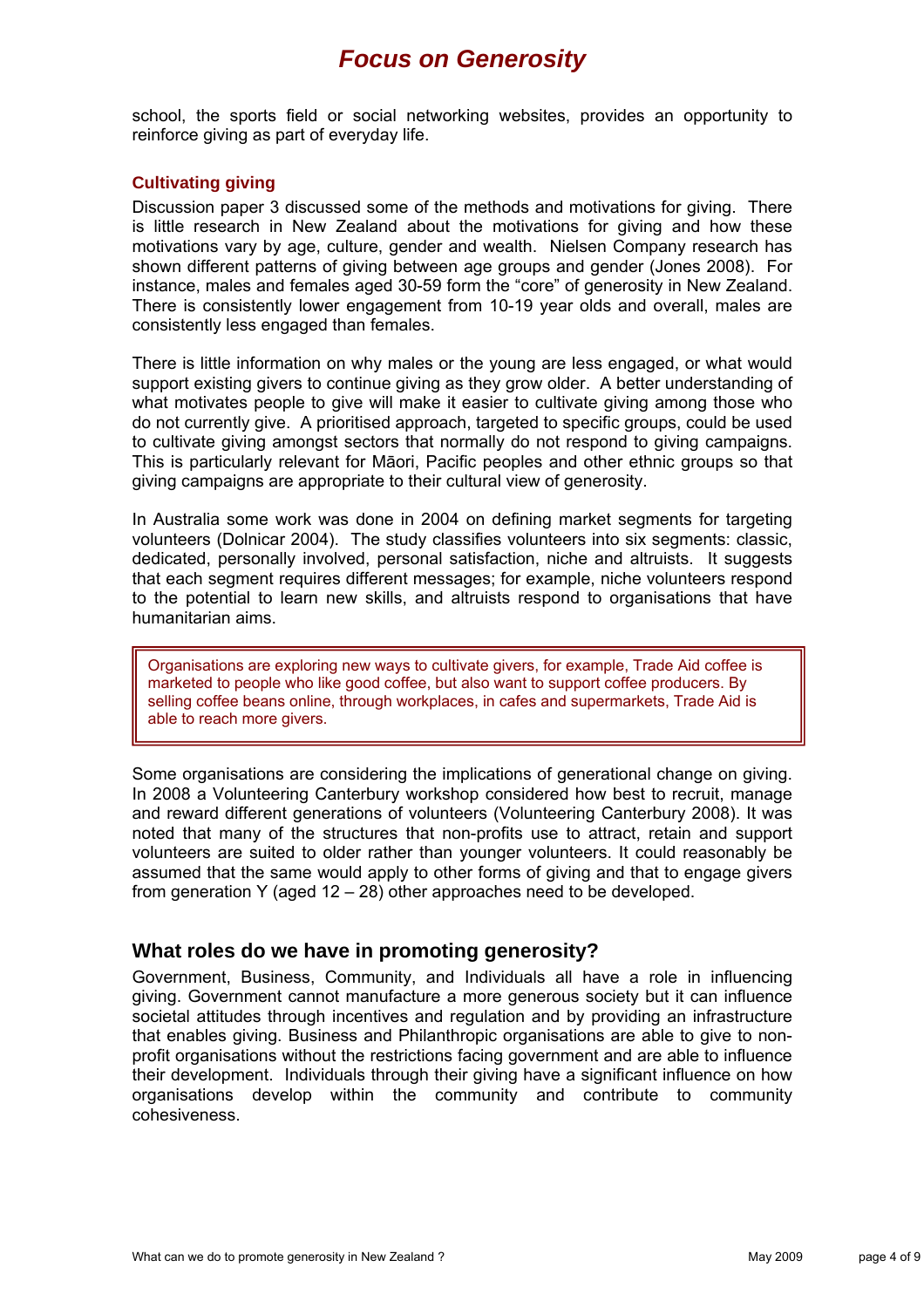What roles and responsibilities do each of us have in promoting generosity in the future? What could the Generosity Hub do to support and enable you to give?

To move this work forward the Generosity Hub has developed a strategic plan, objectives and initiatives to grow the level of giving in New Zealand. The initiatives have been ranked by the Hub in order of priority based on the potential impact and ease of achieving each initiative. The Hub seeks your feedback on the plan and initiatives.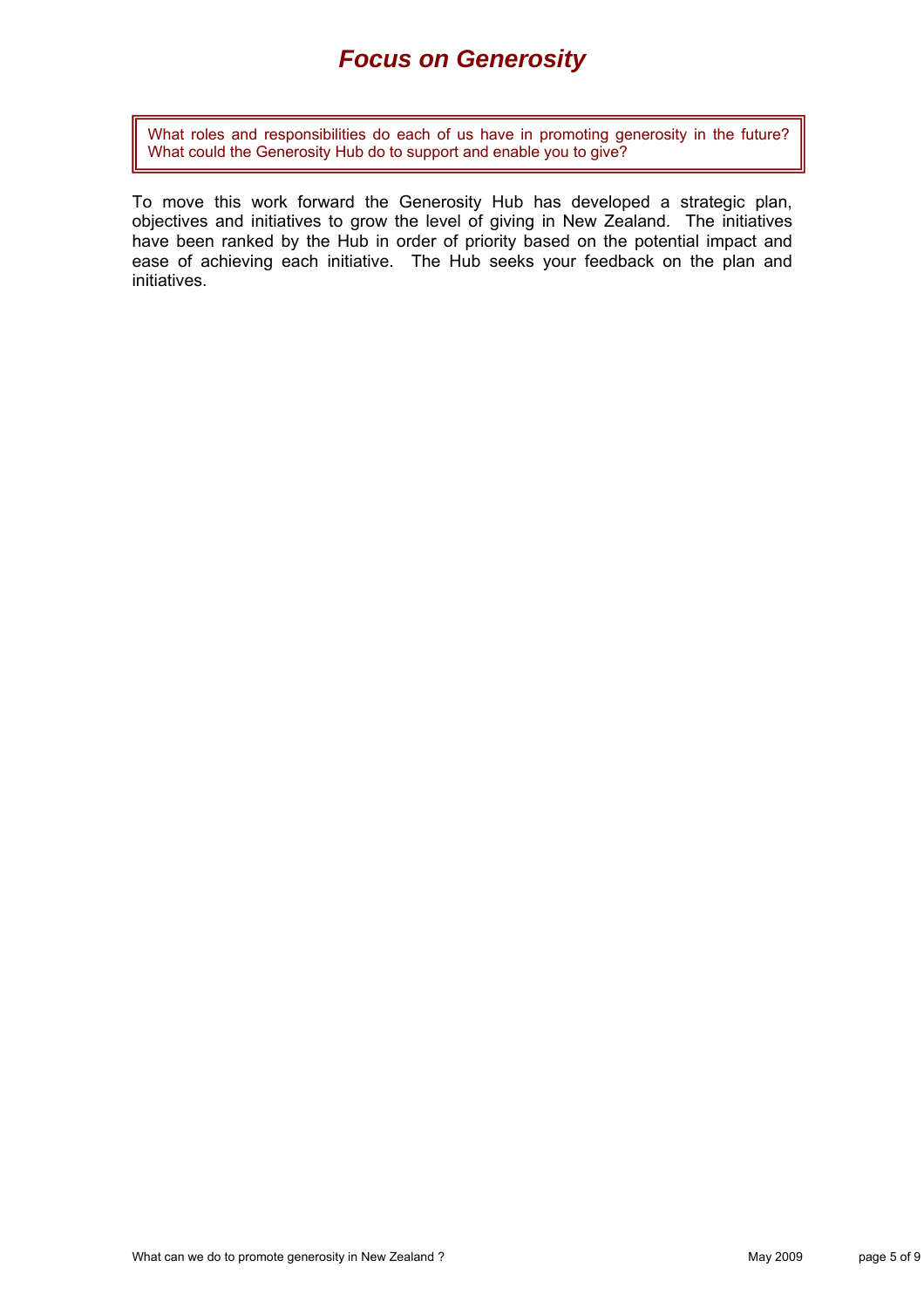### **The Generosity Hub Strategic Plan**

#### **Mission**

To grow the level of giving in all its forms amongst all people in our communities

### **Guiding Principles**

- the time is right to grow generosity
- giving provides ways for communities to connect a better connected and generous society is more resilient and improves individual well-being
- by understanding, influencing and working with all who give, we will be able to identify impediments to giving and opportunities to grow giving in order to create change
- if giving is a social norm, more people will give
- if avenues for giving are clear and accessible more people will give
- giving should be recognised, grown and celebrated.

### **Meaning of Generosity**

Generosity is defined as acts of giving, whether of money, time, in-kind or acts of kindness.

### **Objectives**

To grow the level of giving by connecting, influencing, cultivating and inspiring New Zealanders' giving, in all aspects of their lives

| <b>Connecting</b>                                                          | <b>Influencing</b>                            | Inspiring – Calling                                                   | <b>Cultivating</b>                                                            |  |  |
|----------------------------------------------------------------------------|-----------------------------------------------|-----------------------------------------------------------------------|-------------------------------------------------------------------------------|--|--|
|                                                                            |                                               | to Action                                                             |                                                                               |  |  |
| ❖ Growing connections<br>amongst a diverse,<br>multilayered cross          | ❖ Reinforcing the value<br>of generosity.     | ❖ Role modelling /<br>leading the way.                                | ❖ Embedding concepts<br>of giving.                                            |  |  |
| section of philanthropic<br>and voluntary sectors,<br>the wider non-profit | ❖ Growing<br>understanding of<br>manaakitanga | ❖ Growing education<br>and learning<br>opportunities.                 | ❖ Seizing and creating<br>opportunities.                                      |  |  |
| sector, communities,<br>government, business,                              | (care, caring for).                           | ❖ Using our diverse                                                   | ❖ Normalising 'asking'<br>and the ability to ask.                             |  |  |
| and academia.                                                              | Celebrating and<br>❖<br>encouraging giving to | perspectives on<br>giving, e.g. Maori,                                | ❖ Building on existing                                                        |  |  |
| ❖ Working together and<br>building and<br>maintaining<br>relationships.    | foster social<br>sustainability.              | Pacific, European,<br>Asian and other<br>cultures' ways of<br>giving. | knowledge through<br>developing research<br>resources that others<br>can use. |  |  |
| ❖ Connecting generosity<br>initiatives.                                    |                                               |                                                                       |                                                                               |  |  |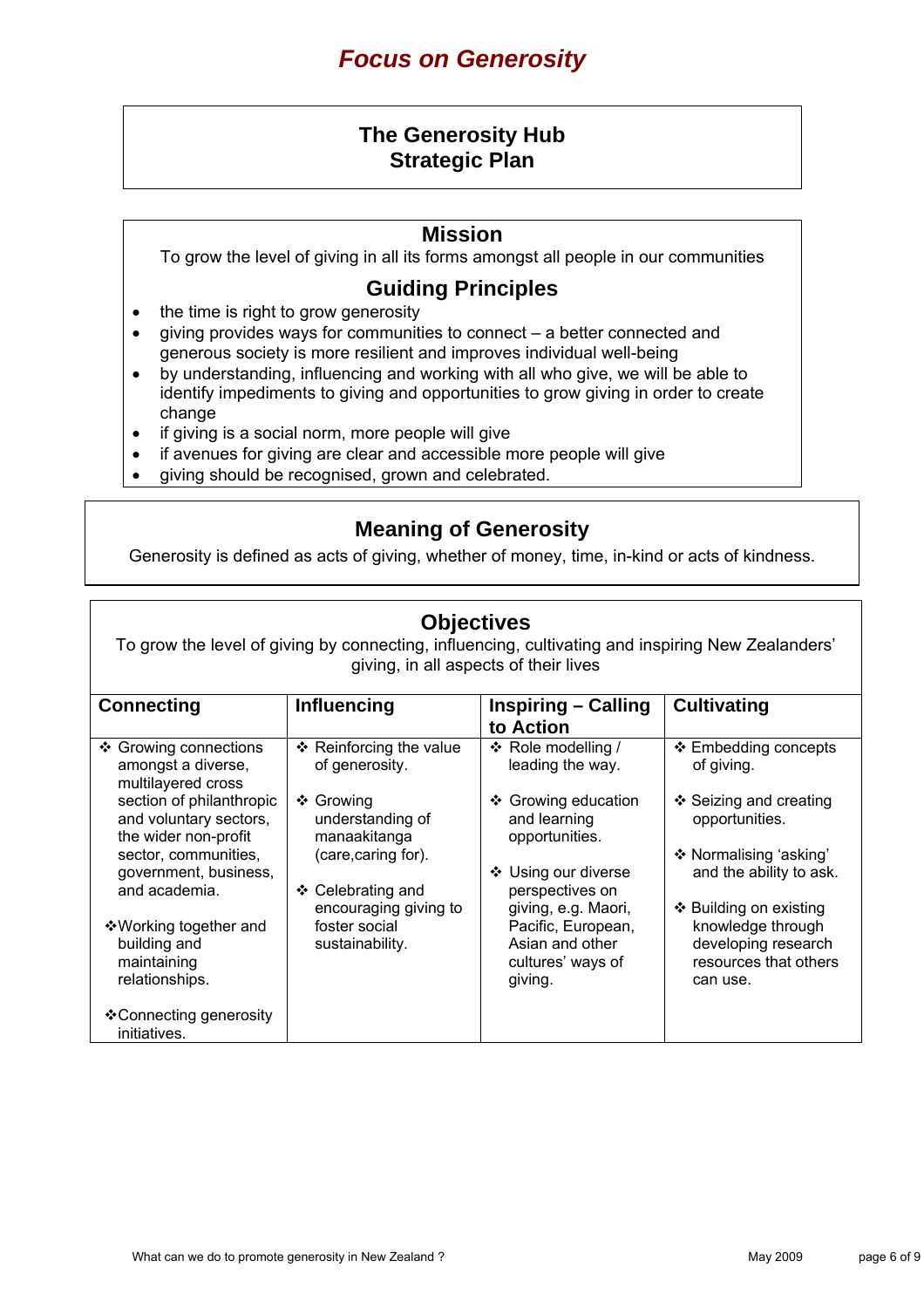### **PROMOTING GENEROSITY**

### **OPERATIONAL PLAN**

| <b>Objectives</b> $-$ in order of priority |                                                                                                                                                                                               | <b>Initiatives</b> |                                                                                                                                                                                                                                                   |
|--------------------------------------------|-----------------------------------------------------------------------------------------------------------------------------------------------------------------------------------------------|--------------------|---------------------------------------------------------------------------------------------------------------------------------------------------------------------------------------------------------------------------------------------------|
|                                            | 1. Ensure research on giving in New<br>Zealand is undertaken regularly -<br>incorporating data on motivations for<br>giving; how people are giving; to whom<br>they give; and what they give. | 1.1                | Research on how we feel about giving and the<br>different types of giving:<br>individual<br>business<br>community<br>$\bullet$                                                                                                                    |
|                                            |                                                                                                                                                                                               | 1.2                | Obtain and analyse robust, regular data on<br>giving through the Nielsen Company surveys                                                                                                                                                          |
|                                            |                                                                                                                                                                                               | 1.3                | Make publicly available annual data on the<br>number of individuals/businesses claiming<br>rebates and the quantity of giving                                                                                                                     |
|                                            |                                                                                                                                                                                               | 1.4                | Research on how to capture information on<br>non-financial types of giving                                                                                                                                                                        |
|                                            | 2. Use social networking sites to connect<br>people with opportunities for generosity                                                                                                         |                    | Consider options for using social networking<br>websites                                                                                                                                                                                          |
|                                            | 3. Promote generosity by young people<br>and influence children to support giving.                                                                                                            |                    | Work with banks on giving options for children<br>eg 3 money boxes for children: one for<br>spending, one for saving and one for charity                                                                                                          |
|                                            | 4. Use key community organisations to<br>demonstrate from their own work the<br>value of generosity in all its forms                                                                          |                    | Work with youth organisations such as<br>Brownies / Girl Guides / Maori / Pacific youth<br>groups to get them involved in activities such<br>as Volunteer Awareness week / day.                                                                   |
|                                            | 5. Support new and different ways of<br>giving                                                                                                                                                |                    | Encourage "Giving Circles" where groups of<br>people get together to fundraise for specific<br>charities.                                                                                                                                         |
| 6.                                         | Grow business leadership around<br>generosity                                                                                                                                                 |                    | Encourage options to promote business<br>leadership through peer pressure and showing<br>the value of good corporate citizenship                                                                                                                  |
|                                            | 7. Look for ways of connecting people<br>through and with generosity                                                                                                                          | 7.1                | Change attitudes to giving through personal<br>connections with change agents who are<br>influential                                                                                                                                              |
|                                            |                                                                                                                                                                                               | 7.2                | Identify relevant change agents                                                                                                                                                                                                                   |
|                                            | 8. The Generosity Hub is actively involved<br>in the development and implementation<br>of the Communications and Assistance<br>Strategy for Payroll Giving.                                   |                    | Payroll Giving role models and case studies -<br>identify small, medium and large businesses<br>who are interested in implementing payroll<br>giving and work with IRD to develop case<br>studies on these to distribute to business<br>networks. |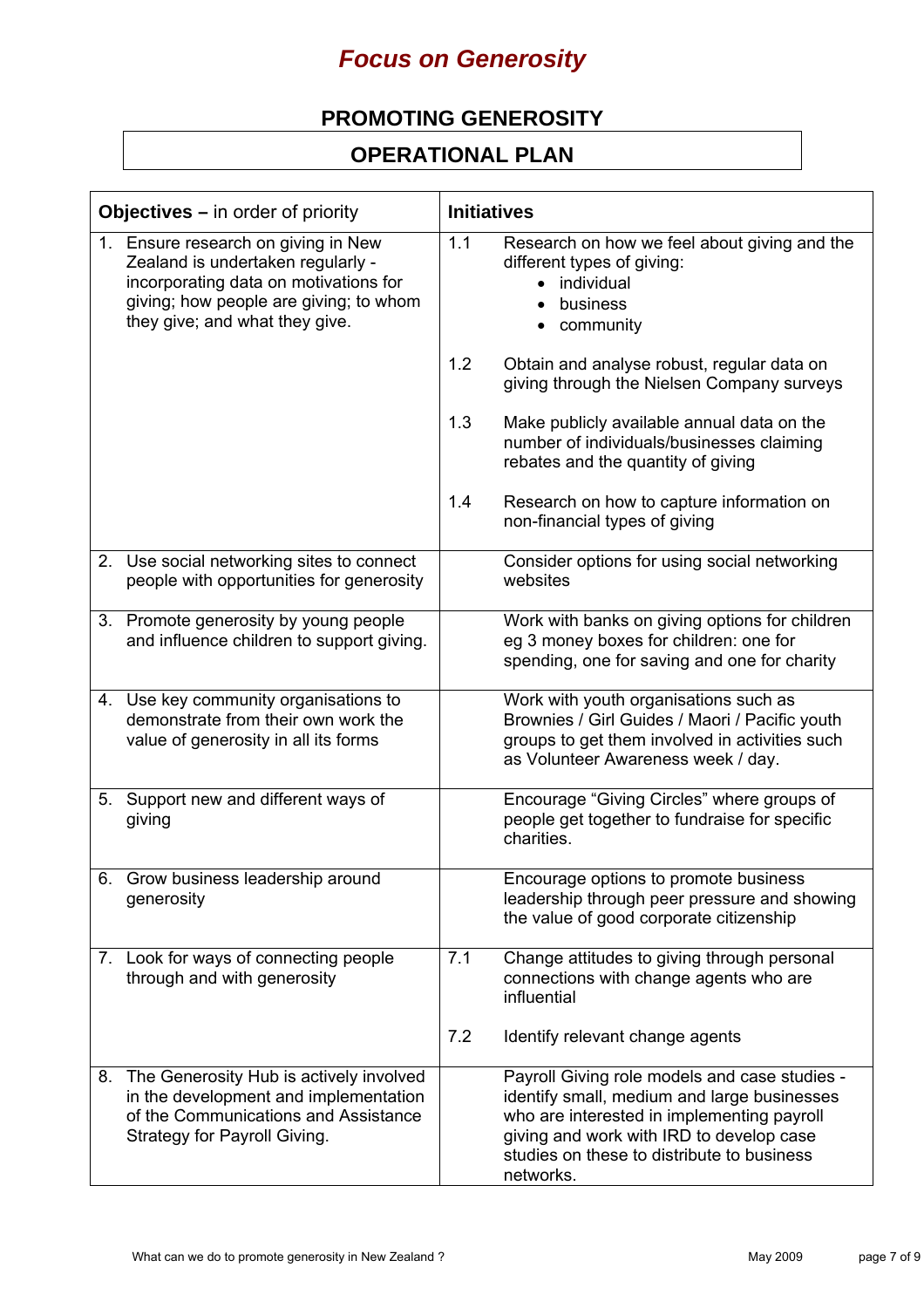| 9. Support and promote initiatives that<br>promote / encourage young people to<br>volunteer                                                                                                                       |      | Promote initiatives with Youth Corp / Kiwi Corp<br>/ YMCA / YWCA                                                                                               |
|-------------------------------------------------------------------------------------------------------------------------------------------------------------------------------------------------------------------|------|----------------------------------------------------------------------------------------------------------------------------------------------------------------|
| 10. Promote and develop alternative<br>measures of growth                                                                                                                                                         |      | Move towards developing measures such as a<br>Genuine Progress Indicator (GPI) which<br>measures the value of giving and volunteering                          |
| 11. Support initiatives that promote giving<br>as an alternative to paid work.                                                                                                                                    |      | Contribute to the work on volunteering on the<br>10 <sup>th</sup> day of the 9 day working fortnight (Job<br>Support Scheme)                                   |
| 12. Understand the relationship between<br>generosity and the school curriculum,<br>build on opportunities to grow<br>generosity and develop understanding<br>of cross-cultural obligation and terms of<br>giving | 12.1 | Stocktake what is happening about the<br>inclusion of generosity in the school curriculum<br>in New Zealand.                                                   |
|                                                                                                                                                                                                                   | 12.2 | Consider opportunities to grow generosity as<br>part of civic education in schools eg youth<br>certificate at the end of school for students who<br>volunteer. |
|                                                                                                                                                                                                                   | 12.3 | Integrate Maori / Pacific views of Mahi Aroha /<br>volunteering / cultural obligations into the<br>school curriculum.                                          |
| 13. Explore media channels we can use to<br>get our messages out                                                                                                                                                  |      | Use advertising screens and options such as<br>Adshell; buses etc.                                                                                             |
| 14. Be an Agent of Connection.                                                                                                                                                                                    | 15.1 | Integrate giving and social sustainability into<br>New Zealand's business assessment tools                                                                     |
|                                                                                                                                                                                                                   | 15.2 | Build on existing platforms for promoting<br>generosity to encourage knowledge sharing                                                                         |